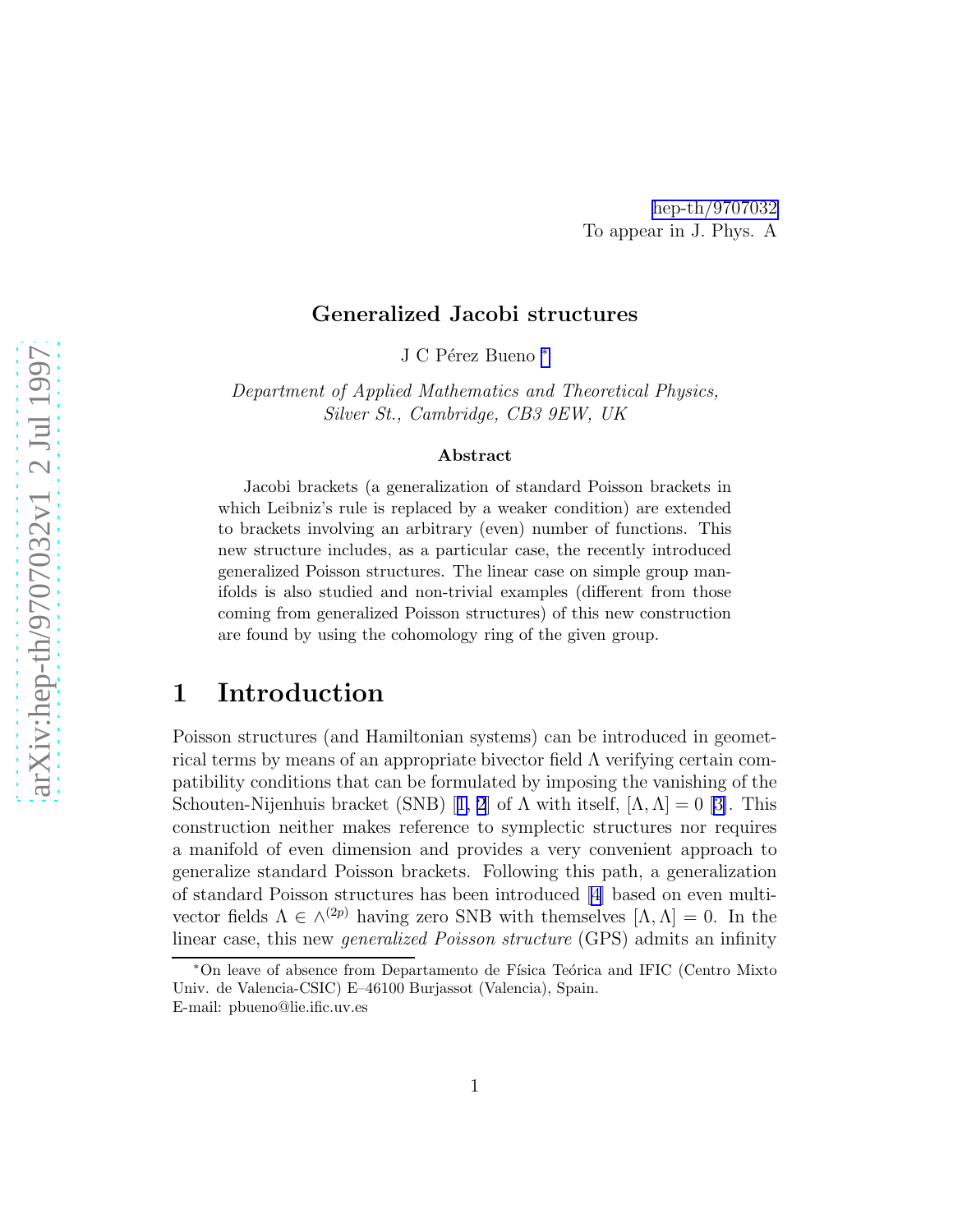<span id="page-1-0"></span>of examples related to the higher-order Lie algebras [\[5\]](#page-9-0), a fact which generalizes the well known isomorphism between linear Poisson structures constructed out of the structure constants and (ordinary) Lie algebras. The GPS are different from those proposed by Nambu long ago [\[6](#page-9-0)] where a (Nambu– )Poisson bracket involving three functions was introduced. Later Takhtajan [\[7\]](#page-9-0) extended the Nambu construction to a Nambu-Poisson bracket with an arbitrary number of functions (see also [\[8](#page-9-0), [9](#page-9-0), [10\]](#page-9-0)).

In this paper we construct a higher order generalization of the Jacobi structures [\[11, 12\]](#page-9-0), themselves a generalization of the standard Poisson structures, called local Lie algebras by Kirillov [\[13\]](#page-9-0). The generalization of the Poisson structures provided by the Jacobi ones is the result of substituting the Leibniz rule (derivation property) of the Poisson bracket by the weaker condition

$$
support{f, g} \subseteq support{f} \cap support{g} \quad . \tag{1}
$$

Then, it is possible to show [\[13](#page-9-0)] that the new bracket (*Jacobi bracket*) is a local type operator which has to be given by linear differential operators. This implies that Jacobi structures, in contrast with standard Poisson structures which may be determined uniquely by a bivector field  $\Lambda$ , are characterized by the differential operators defining the Jacobi bracket, namely a bivector and a vector fields  $\Lambda$  and  $E$ . If we want now the new bracket to satisfy the(standard) Jacobi identity (see ([3\)](#page-2-0) below),  $\Lambda$  and E must verify some compatibility conditions that can be expressed in terms of the Schouten-Nijenhuis bracket [\[11, 12\]](#page-9-0). It is clear that *all* Poisson structures are also Jacobi structures because the Leibniz rule implies condition (1); this is the case when the vector field  $E$  is set equal to 0.

The aim of this paper is to show that, using the same geometrical approach by means of which (standard) Poisson structures can be extended to higher order GPS, Jacobi structures can also be extended to higher order generalized Jacobi structures (GJS). In these, the generalized Jacobi brackets involve an arbitrary even number of functions. They satisfy the same gen-eralizedJacobi identity (GJI) introduced in  $[4]$  $[4]$  (see ([17](#page-5-0))) by virtue of which both linear differential operators (a 2p-vector and a  $(2p - 1)$ –vector field) defining the generalized Jacobi bracket are constrained by some conditions expressed by means of the Schouten-Nijenhuis bracket. When the  $(2p-1)$ – vector field is set equal to zero we recover a standard Poisson structure (for  $p = 1$ ) or a GPS (p arbitrary). As a result, all GPS are also generalized Jacobi structures. Although I have not been able to find a direct application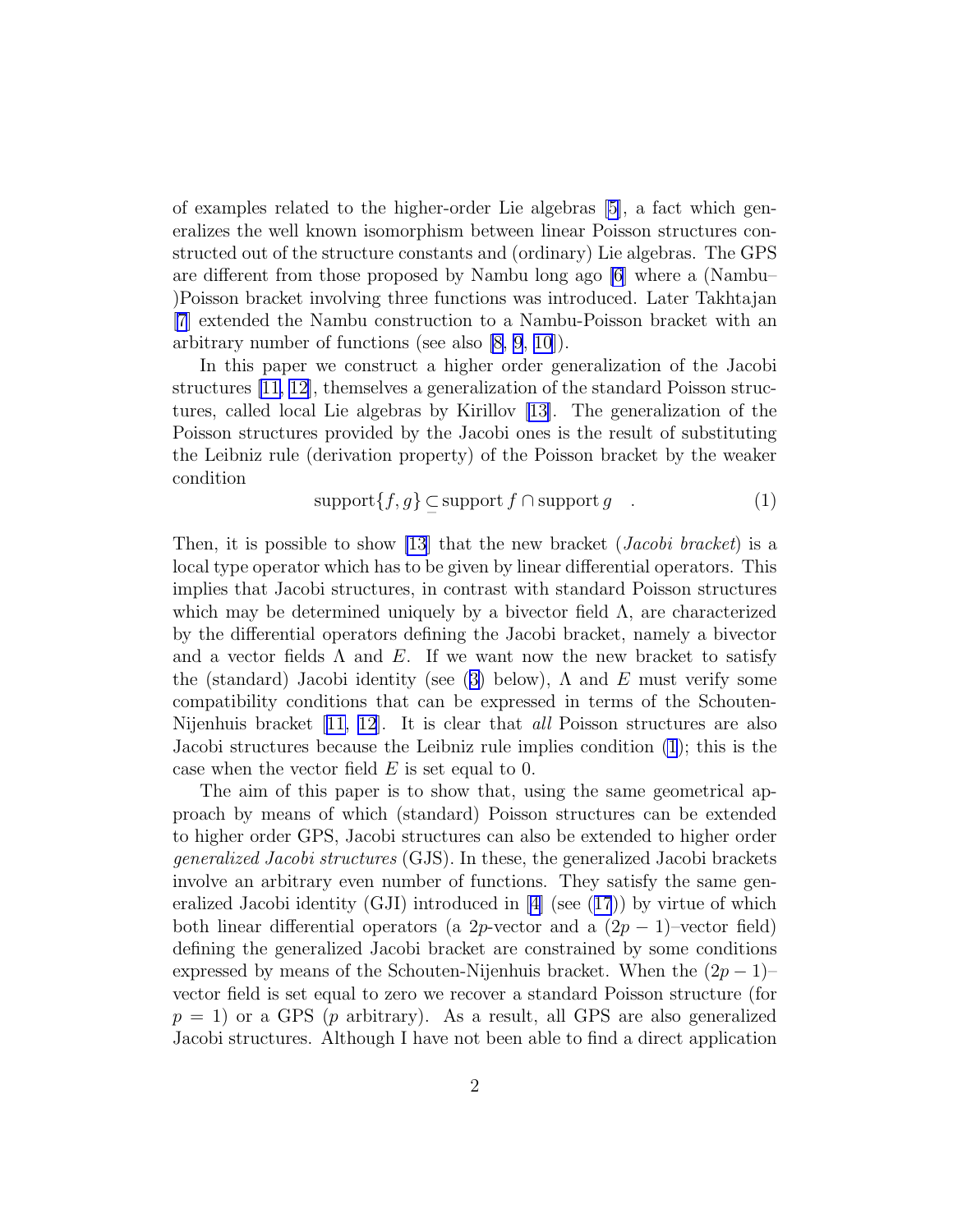<span id="page-2-0"></span>of the GJS (which, as far as I know, is not easy even for the standard Jacobi structures), I have been able to provide an infinite number of examples of these structures in the linear case, which extends greatly their mathematical interest.

The paper is organized as follows. In Sec. 2 the definition of Jacobi bracket and Jacobi manifold is recalled [\[11, 12](#page-9-0), [13\]](#page-9-0). In Sec. [3](#page-4-0) the GJS are introduced and some examples given. Some conclusions close the paper.

## 2 Jacobi manifolds

Let  $\mathcal{F}(M)$  be the associative algebra of functions on the manifold M.

Definition 2.1 (Jacobi bracket) A *Jacobi bracket* is a bilinear operation  $\{ , \} : \mathcal{F}(M) \otimes \mathcal{F}(M) \to \mathcal{F}(M)$  $\{ , \} : \mathcal{F}(M) \otimes \mathcal{F}(M) \to \mathcal{F}(M)$  $\{ , \} : \mathcal{F}(M) \otimes \mathcal{F}(M) \to \mathcal{F}(M)$  which satisfies ([1\)](#page-1-0) and the following conditions  $\forall f, g, h \in \mathcal{F}(M)$ 

a) skew-symmetry

$$
\{f, g\} = -\{g, f\} \tag{2}
$$

b) Jacobi identity

$$
\{f, \{g, h\}\} + \{g, \{h, f\}\} + \{h, \{f, g\}\} = 0 \quad . \tag{3}
$$

Conditions a) and b) endow  $\mathcal{F}(M)$  with a structure of Lie algebra. A manifold  $M$  with a Jacobi bracket is called a Jacobi manifold. If we substitute [\(1](#page-1-0)) for the stronger condition

$$
\{f, gh\} = g\{f, h\} + \{f, g\}h\tag{4}
$$

(Leibniz rule), we obtain a Poisson bracket (and then M is called a Poisson manifold).

The more general form of a Jacobi bracket on the manifold  $M$  is given  $[13]$  by

$$
\{f,g\} = \Lambda(df,dg) + fE(dg) - gE(df) \quad . \tag{5}
$$

where  $\Lambda$  and  $E$  are, respectively, a two-vector and a vector field locally written as

$$
\Lambda = \frac{1}{2} \Lambda^{ij} \partial_i \wedge \partial_j \quad , \quad E = \xi^i \partial_i \quad . \tag{6}
$$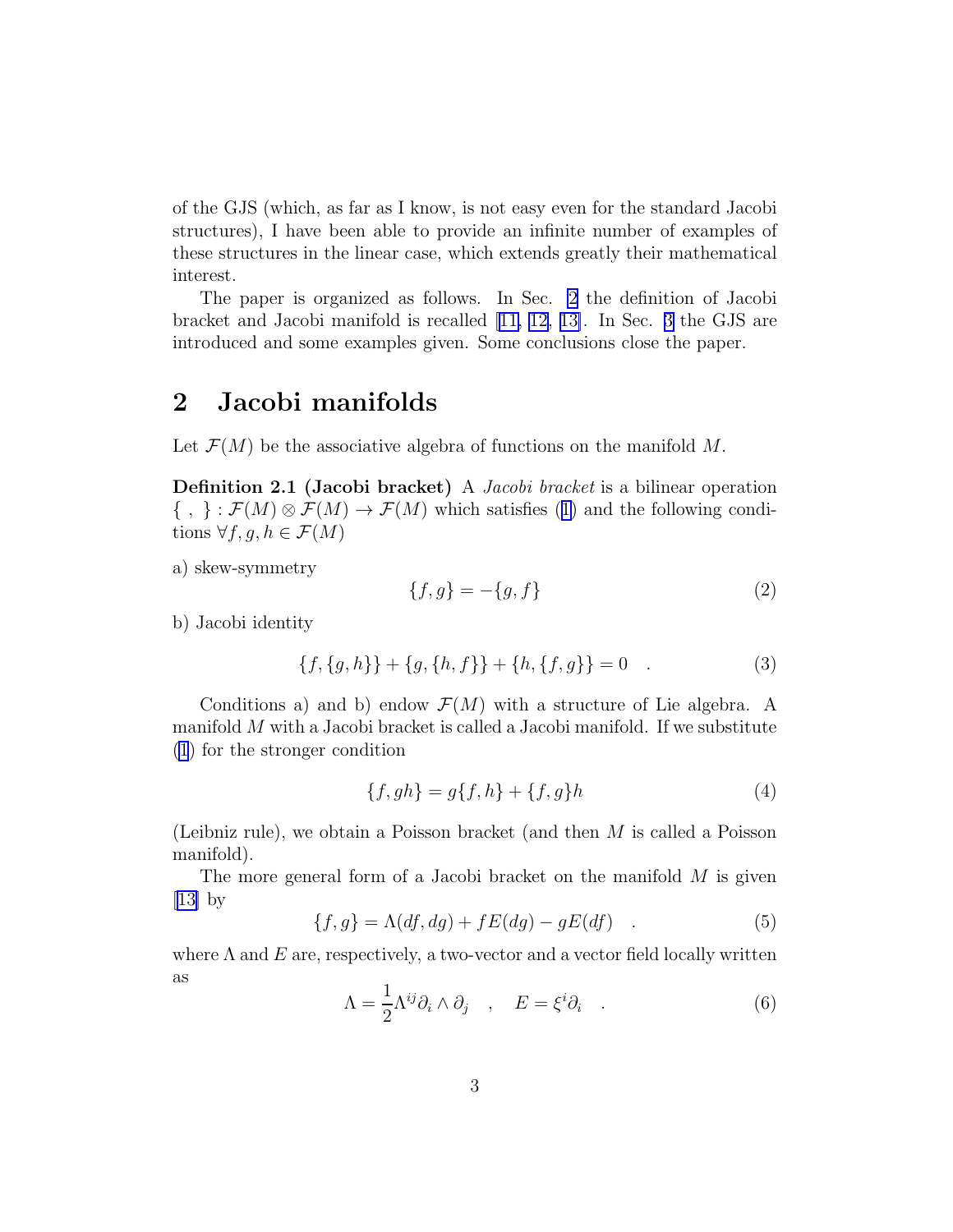<span id="page-3-0"></span>Condition a) is automatically satisfied if  $\{ , \}$  is defined by  $(5)$ . Condition b) is taken into account by requiring

$$
[\Lambda, \Lambda] = 2E \wedge \Lambda \quad , \quad [E, \Lambda] = 0 \tag{7}
$$

where $\lbrack , \rbrack$  stands for the Schouten-Nijenhuis bracket  $\lbrack 1, 2 \rbrack$ . In fact (see [\[1](#page-8-0)1])

$$
\epsilon_{123}^{ijk} \{ f_i, \{ f_j, f_k \} \} = ([\Lambda, \Lambda] - 2E \wedge \Lambda) (df_1, df_2, df_3) - \epsilon_{123}^{ijk} f_i [E, \Lambda] (df_j, df_k) ,
$$
\n(8)

so that, by requiring (7), the Jacobi identity is satisfied. Thus[[11\]](#page-9-0), a Jacobi structure on M is defined by a 2-tensor  $\Lambda$  and a vector E satisfying the conditions (7).

It is clear that for  $E = 0$  we recover the equation

$$
[\Lambda, \Lambda] = 0 \quad , \tag{9}
$$

which states that  $\Lambda$  is a Poisson bivector and that  $\{ , \}$  defines a Poisson structure [\[3](#page-9-0)] on M.

In the same way that it is possible to characterize non-degenerate Poisson structures by covariant tensors satisfying  $dF = 0$ , the Jacobi structures on a manifold of dimension 2n with non-degenerate bivector  $\Lambda$  are characterized [\[13, 12](#page-9-0)] by a two-form F and a one-form  $\eta$  which verify  $dF = \eta \wedge F$  where F and  $\eta$  are given by their coordinates defined by

$$
\Lambda^{ik} F_{jk} = \delta^i_j \quad , \quad \eta_i = F_{jk} \xi^k \quad . \tag{10}
$$

Examples of Jacobi structures (and Jacobi manifolds) are given by the locally conformal symplectic manifolds [\[14\]](#page-9-0) defined on an even dimensional manifold M through a non-degenerate two-form  $\Omega$  and a closed one-form  $\omega$ (the Lee form [\[15\]](#page-9-0)) satisfying

$$
d\Omega = \omega \wedge \Omega \quad , \tag{11}
$$

and the contact manifolds where we have a manifold M with dim  $M = 2n+1$ and a one-form  $\omega$  on M (the contact form) which verifies

$$
\omega \wedge (d\omega)^n \neq 0 \quad , \quad \forall x \in M \quad . \tag{12}
$$

We want to recall here the linear case.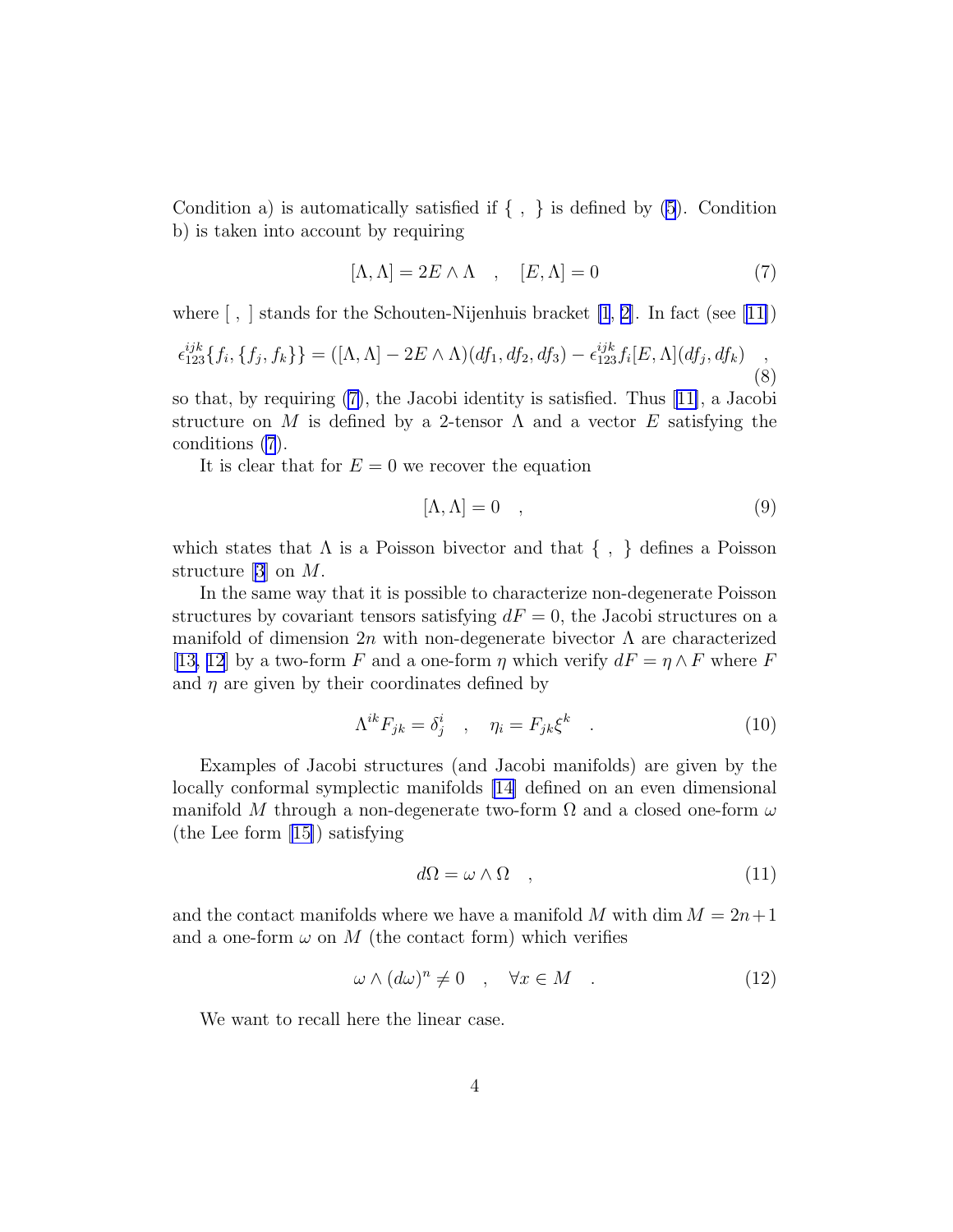<span id="page-4-0"></span>**Example 2.1** Let  $\Omega$  be the Poisson bivector associated with a Poisson-Lie structure (*i.e.*,  $\Omega = \frac{1}{2}x_k C_{ij}^k \partial^i \wedge \partial^j$ , where  $C_{ij}^k$  are the structure constants of a Lie algebra  $\mathcal{G}$ ); then  $[\Omega, \Omega] = 0$ . If we define the dilatation vector field  $A = x_i \partial^i$ , we may check that  $[A, \Omega] = -\Omega$ . So, defining  $\Lambda \equiv \Omega + E \wedge A$  and imposing  $[\Lambda, E] = 0$  or, equivalently,  $[E, \Omega] = -E \wedge [E, A]$  we obtain

$$
[\Lambda, \Lambda] = [E \wedge A, E \wedge A] + 2[\Omega, E \wedge A] = 2E \wedge \Omega = 2E \wedge \Lambda \quad ; \tag{13}
$$

hence, the pair  $(\Lambda \equiv \Omega + E \wedge A, E)$  defines a Jacobi structure if  $[E, \Omega] =$  $-E \wedge [E, A].$ 

In particular, if  $E$  is a constant vector, the condition above is equivalent to the one-cocycle condition for  $E$ , which reads

$$
\xi_{\nu} C_{ij}^{\nu} = 0 \quad . \tag{14}
$$

For instance, if  $\mathcal G$  is a simple (or semisimple) algebra the first cohomology group  $H_1(\mathcal{G})$  is zero (Whitehead's lemma), but we can take the algebra  $\mathcal{G} \otimes$  $u(1)$  for which  $H_1(\mathcal{G} \otimes u(1)) \neq 0$ . Then, the bivector  $\Lambda$  is given by

$$
\Lambda = \frac{1}{2} x_k C_{ij}^k \partial^i \wedge \partial^j + x_i \partial^\varphi \wedge \partial^i \quad , \tag{15}
$$

where  $\varphi$  denotes the coordinate corresponding to the  $u(1)$  algebra generator  $(see [16]).$  $(see [16]).$  $(see [16]).$  $(see [16]).$  $(see [16]).$ 

# 3 Generalized Jacobi structures

A natural higher order generalization of the standard Jacobi structures of Def. [2.1](#page-2-0) is given by a 2p and a  $(2p - 1)$ -vector fields defining the linear mapping (cf.  $(5)$ )

$$
\{f_1, \ldots, f_{2p}\} = \Lambda(df_1, \ldots, df_{2p}) - \sum_{j=1}^{2p} (-)^j f_j E(df_1, \ldots, \widehat{df}_j, \ldots, df_{2p}) \quad ,
$$
\n(16)

which is antisymmetric in all its arguments  $f_i$ . Then, to define generalized Jacobi structures we still have to impose a generalized Jacobi identity. This leads to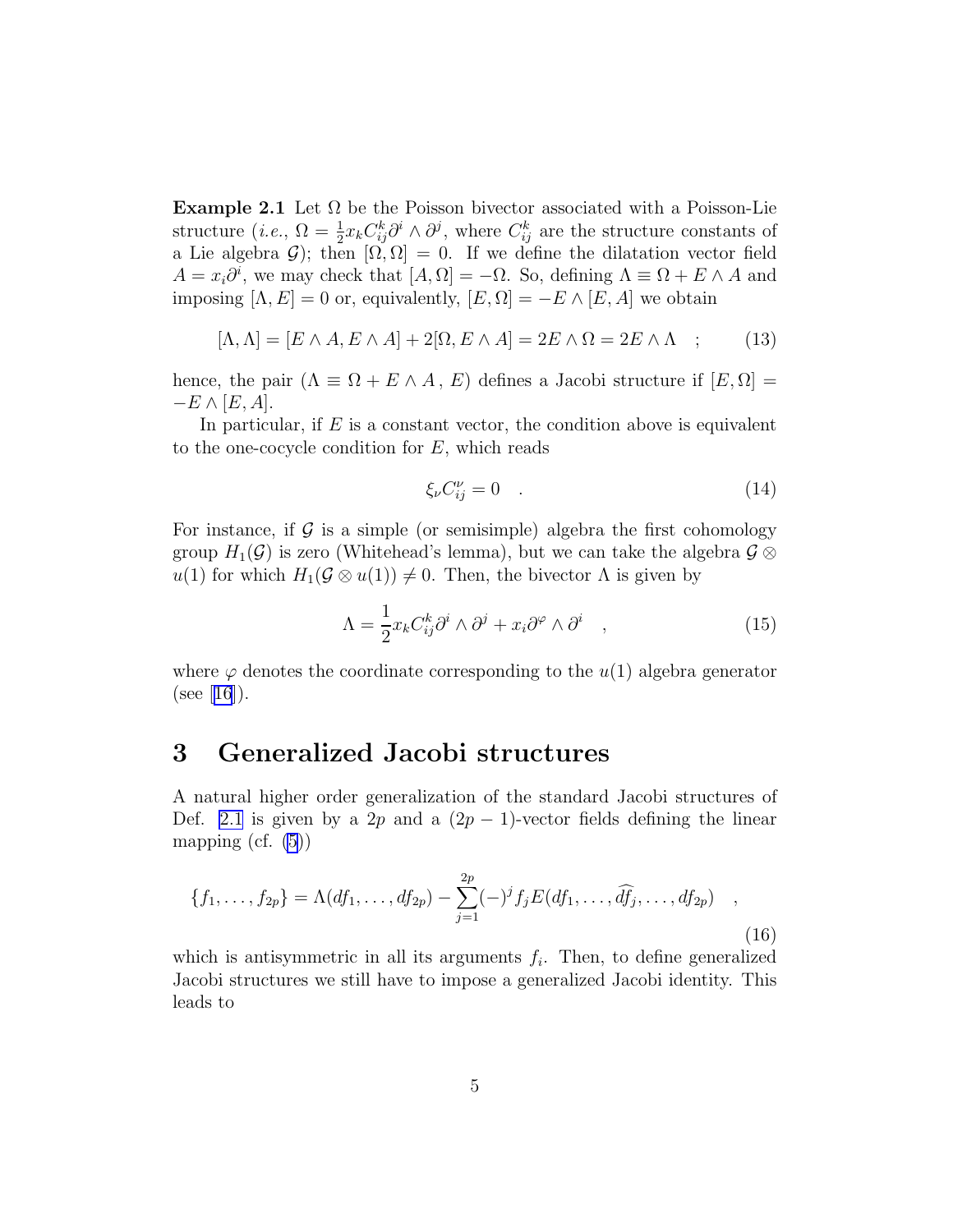<span id="page-5-0"></span>Definition 3.1 (Generalized Jacobi structure) A generalized Jacobi structure on the manifold M is defined by a 2p and a  $(2p-1)$ -vector fields  $(\Lambda, E)$  such that the mapping  $\{\cdot, \ldots, \cdot\} : \mathcal{F}(M) \times \cdots \times \mathcal{F}(M) \to \mathcal{F}(M)$  given by([16](#page-4-0)) satisfies the generalized Jacobi identity [\[4](#page-9-0)]

$$
\epsilon_{1...4p-1}^{j_1...j_{4p-1}}\{f_{j_1},\ldots,f_{j_{2p-1}},\{f_{j_{2p}},\ldots,f_{j_{4p-1}}\}=0\quad,\quad\forall f_j\in\mathcal{F}(M)\quad.\tag{17}
$$

The bracket([16](#page-4-0)) will be called generalized Jacobi bracket.

Now we need to characterize the generalized Jacobi structures in terms of the 2p and the  $(2p-1)$ -vector fields  $(\Lambda, E)$ . This is achieved by the following

Lemma 3.1 (Characterization of a GJS) The linear mapping([16\)](#page-4-0) is a generalized Jacobi bracket (*i.e.*, verifies (17)) if  $\Lambda$  and E, written in a local chart (cf.  $(6)$ ) as

$$
\Lambda = \frac{1}{2p!} \Lambda^{i_1 \dots i_{2p}} \partial_{i_1} \wedge \dots \wedge \partial_{i_{2p}} , \quad E = \frac{1}{(2p-1)!} \xi^{i_1 \dots i_{2p-1}} \partial_{i_1} \wedge \dots \wedge \partial_{i_{2p-1}} ,
$$
\n(18)

satisfy

$$
[\Lambda, \Lambda] = 2(2p - 1)E \wedge \Lambda \quad , \quad [E, \Lambda] = 0 \quad . \tag{19}
$$

) ,

Proof: The structure of the proof is equivalent to that for the standard  $p = 1$  case. In it we write the generalized Jacobi identity and factorize different kinds of terms. First we consider terms with first derivatives in f's. Those in (17) with the form  $\partial f_1 \dots \partial f_{4p-1}$  (all f's derived once) are proportional to  $((2p-1)(E \wedge \Lambda) - \frac{1}{2})$  $\frac{1}{2}[\Lambda,\Lambda]$ ). Those with a non-derived f are either proportional to  $E \wedge E$  and hence directly zero (E is of odd order) or proportional to  $[E, \Lambda]$ . Those with two non-derived f's  $(f_i, f_j$  say) are zero because they are symmetric under the permutation  $f_i \leftrightarrow f_j$  while being antisymmetric in all the f's the GJI.

The terms with second derivatives are proportional to

$$
\epsilon_{i_1...i_{4p-3}}(\Lambda^{i_1...i_{2p-1}\alpha}\xi^{\beta i_{2p}...i_{4p-3}}+\xi^{i_1...i_{2p-2}\beta}\Lambda^{\alpha i_{2p-1}...i_{4p-3}})\quad ,
$$

or to

$$
\epsilon_{i_1\ldots i_{n-1}\,j_1\ldots j_{n-1}}(\Lambda^{i_1\ldots i_{n-1}\alpha}\Lambda^{j_1\ldots j_{n-1}\beta}+\Lambda^{i_1\ldots i_{n-1}\alpha}\Lambda^{j_1\ldots j_{n-1}\beta})
$$

which are zero being E and  $\Lambda$  of odd and even order respectively. Thus, the unique conditions required to cancel all terms in the GJI are given by (19), q.e.d.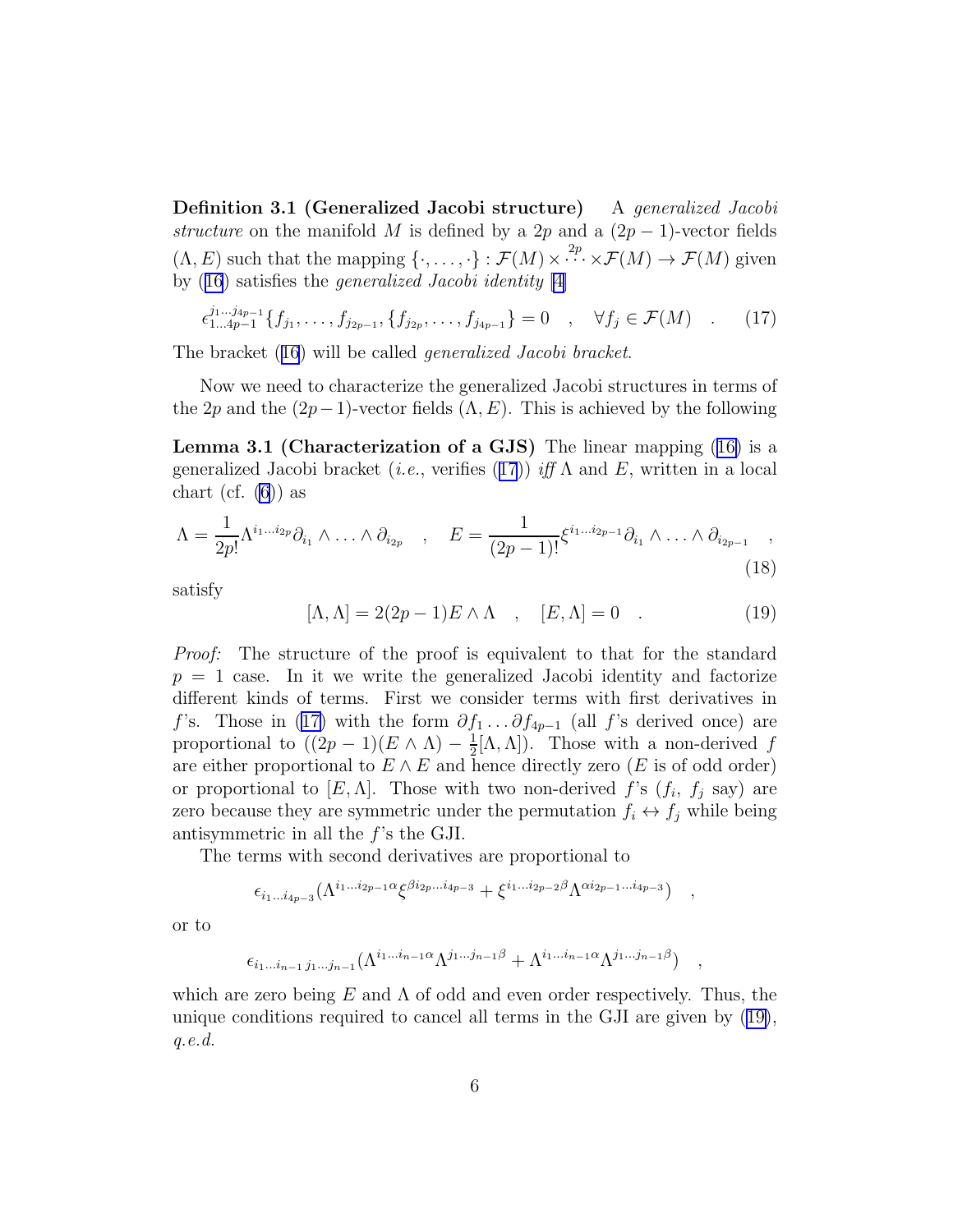<span id="page-6-0"></span>**Corollary 3.1** In the particular case  $E = 0$ , [\(16](#page-4-0)) reduces to  $\{f_1, \ldots, f_{2p}\}$  $\Lambda(df_1, \ldots, df_{2p})$  $\Lambda(df_1, \ldots, df_{2p})$  $\Lambda(df_1, \ldots, df_{2p})$  and ([19\)](#page-5-0) reduces to  $[\Lambda, \Lambda] = 0$ , *i.e.*,  $\Lambda$  defines a GPS [\[4](#page-9-0)].

**Example 3.1** Let M be a manifold with dim  $M > 2$ ; then if we take as  $\Lambda$ a (dim M)-multivector field, for each (dim  $M-1$ )-vector E we have a pair  $(\Lambda, E)$  defining a GJS and M becomes a generalized Jacobi manifold. The conditions [\(19](#page-5-0)) are satisfied because  $[\Lambda, \Lambda]$  and  $E \wedge \Lambda$  are (2dim  $M-1$ )-vectors and  $[\Lambda, E]$  is a  $(2\dim M - 2)$ -vector that are trivially zero on M.

This is a very simple example that, in some sense, generalizes the fact that a two-vector on a two-dimensional manifold defines a (standard) Poisson structure.

Example 3.2 We can extend the linear example given in Sec. [2](#page-2-0) to this case. To this aim let  $\Omega$  be a 2p-vector field defining a linear generalized Poisson structure (see[[4\]](#page-9-0)), locally written as

$$
\Omega = \frac{1}{2p!} \omega_{i_1 \dots i_{2p}}^k x_k \partial^{i_1} \wedge \dots \wedge \partial^{i_{2p}} \quad , \tag{20}
$$

and let A be the dilatation operator as in Example [2.1](#page-3-0). Then, for every  $(2p-1)$ -vector field E satisfying  $[E,\Omega] = -E \wedge [E,\Lambda]$  (that is,  $[E,\Omega]$  +  $E \wedge A$  = 0) we can define a generalized Jacobi structure given by the pair  $(\Lambda \equiv \Omega + E \wedge A, E)$ . In particular, if  $E = \frac{1}{(2p-1)!} \xi_{i_1...i_{2p-1}} \partial^{i_1} \wedge ... \wedge \partial^{i_{2p-1}}$  is a constant vector the condition on  $E$  reduces to the expression

$$
\epsilon_{k_1...k_{4p-2}}^{i_1...i_{2p-2}j_1...j_{2p}} \xi_{\nu i_1...i_{2p-2}} \omega_{j_1...j_{2p}}^{\nu} = 0 \quad , \tag{21}
$$

or, equivalently,

$$
\partial_{\Omega} E = 0 \tag{22}
$$

where  $\partial_{\Omega}$  is the coboundary operator for the generalized Poisson cohomology introducedin [[4](#page-9-0)]. In contrast with the standard  $p = 1$  case, we do not need to 'extend' the algebra to find  $(2p-1)$ -cocycles for the coboundary operator  $\partial_{\Omega}$ <sup>†</sup>. In fact, as shown in [\[4\]](#page-9-0) (see also [\[5](#page-9-0), [17](#page-10-0)]), all the higher order  $\mathcal{G}\text{-cocycles}$  for the ordinary Lie algebra cohomology are cocycles for the  $\partial_{\Omega}$  cohomology. In other words, it is sufficient to find a simple Lie algebra with cocycles of orders

<sup>&</sup>lt;sup>†</sup>This is an important difference with the standard  $p = 1$  case (Sec. [2\)](#page-2-0) in which we cannot define linear Jacobi structures on the dual of a simple Lie algebra.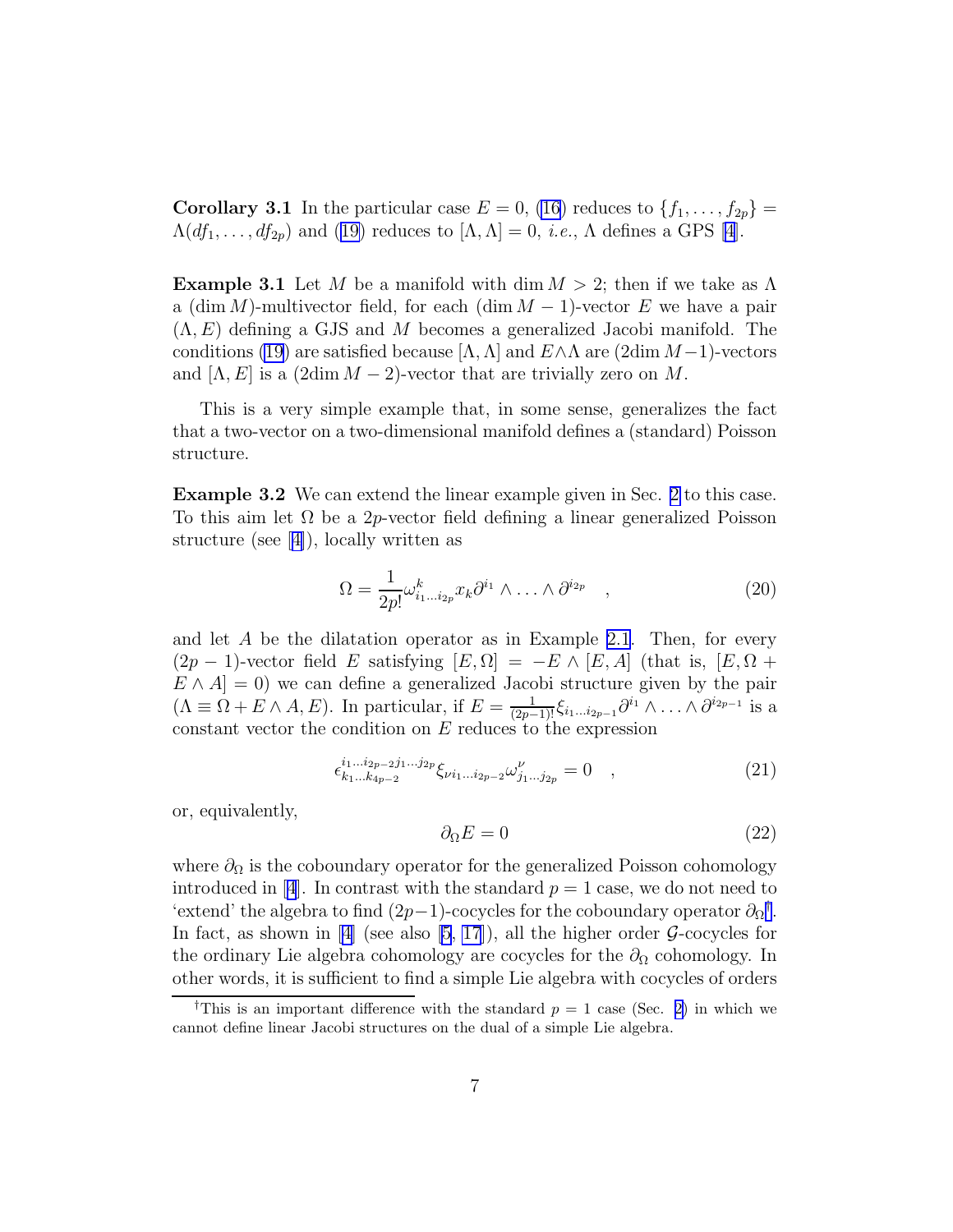$(2p-1)$  and  $(2p+1)$  (or, in terms of the associated invariant polynomials, Casimirs of orders p and  $p+1$ ). This is the case, for instance, for  $su(3)$  where we find the generalized Jacobi structure given by the pair  $(\Omega + E \wedge A, E)$ where

$$
\Omega = \frac{1}{4!} \epsilon_{i_2 i_3 i_4}^{j_2 j_3 j_4} d_{k_1 k_2}^{\sigma} C_{i_1 j_2}^{k_1} C_{j_3 j_4}^{k_2} x_{\sigma} \partial^{i_1} \wedge \partial^{i_2} \wedge \partial^{i_3} \wedge \partial^{i_4} ,
$$
  
\n
$$
E = \frac{1}{3!} C_{i_1 i_2 i_3} \partial^{i_1} \wedge \partial^{i_2} \wedge \partial^{i_3} ,
$$
\n(23)

the coordinates  $\xi_{ijk} = C_{ijk}$  of E are the structure constants of  $su(3)$  and the  $d_{ijk}$  are the constants which appear in the anticommutators of the Gell-Mann matrices  $\lambda$ ,

$$
\{\lambda_i, \lambda_j\} = \frac{4}{3}\delta_{ij}1_3 + 2d_{ijk}\lambda_k \quad . \tag{24}
$$

The same construction extends to  $su(l+1) \sim A_l$  ( $l \geq 2$ ) for which we have l primitive invariant polynomials of orders  $2, 3, \ldots, l+1$  and hence l cocycles of orders  $3, 5, \ldots, 2l + 1$ . Thus, for every cocycle (different from the first one of order 3 which defines the standard Poisson/Jacobi structure) we can give a non-trivial generalized Jacobi structure. This explains why the standard case is singular and we have no linear Jacobi structures on the simple groups (defined by the tree-cocycle given by the structure constants which always exists).

### 4 Conclusions

Despite the lack of a Leibniz rule that permits us to define a simple dynamics by  $f = \{H, f\}$  (where  $\{\, , \, \}$  stands for a Jacobi bracket) or, in the generalized case, $f = \{H_1, \ldots, H_{2p-1}, f\}$  (see [[4\]](#page-9-0) for a discussion on generalized Poisson dynamics) the Jacobi structures are not devoid of physical interest (and, of course, of mathematical one).

GeneralizedPoisson structures  $[4]$  (see also [[18](#page-10-0)] for the  $Z_2$ -graded case) and their higher-order algebra counterparts[[5](#page-9-0)] provide a particular example of strongly homotopy algebras [\[19](#page-10-0), [20](#page-10-0)] which are relevant in certain structures appearing in closed string theory and in connection with the Batalin-Vilkovisky formalism (see e.g., [\[21](#page-10-0), [22\]](#page-10-0); for an account of the Batalin-Vilkoviskyformalism see  $(23, 24)$  $(23, 24)$  $(23, 24)$ . It has been mentioned recently  $(25)$  that there is a relation between Batalin-Vilkovisky algebras and Jacobi manifolds, although such a connection has not yet been made explicitly. Clearly, the standard and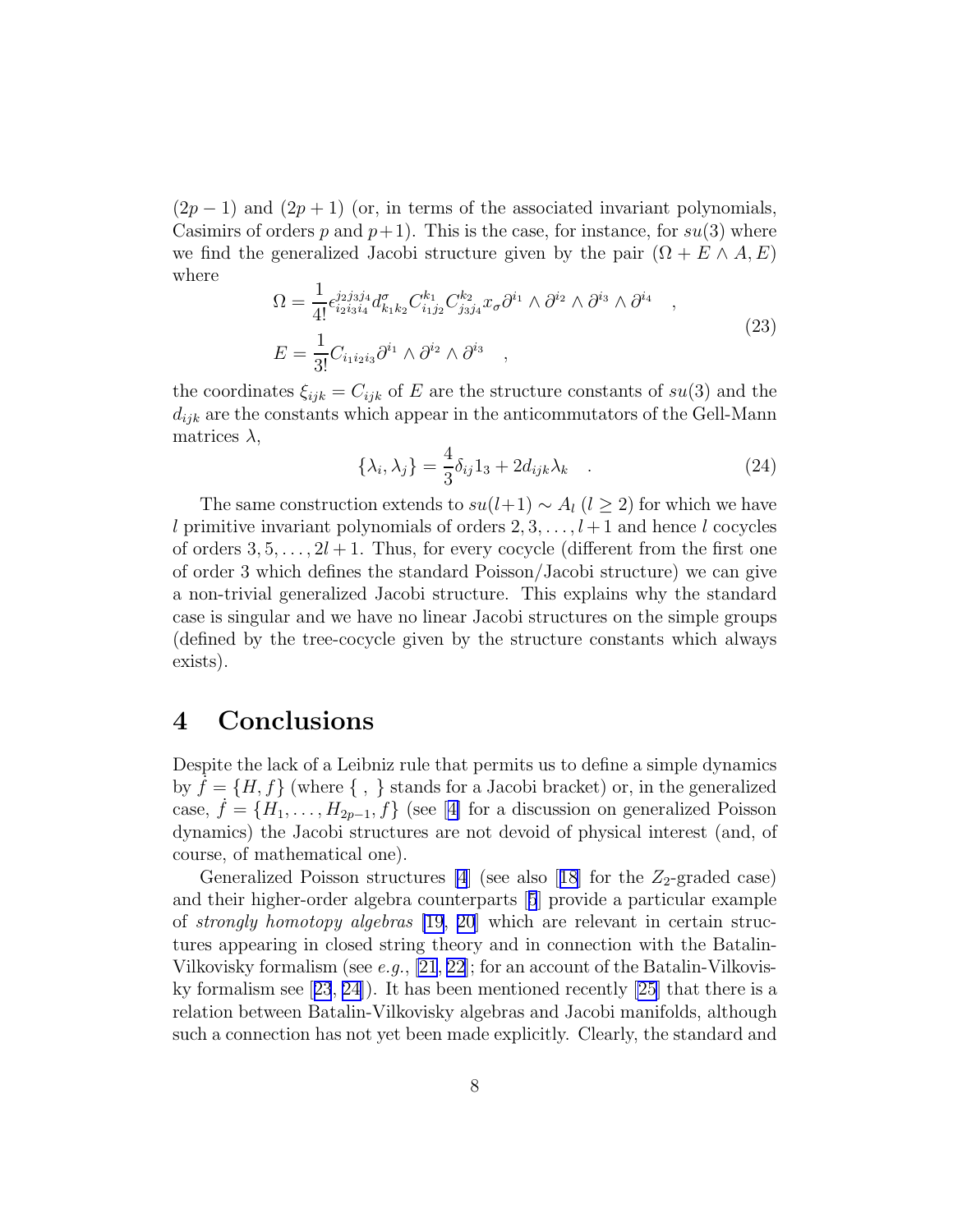<span id="page-8-0"></span>the generalized Poisson structures[[4\]](#page-9-0) are also special examples of the Jacobi structures considered here (it is sufficient to set  $E = 0$  and add the Leibniz rule) and, as such, they may share some properties, but more work is needed to analyze any physical applications of the GJS and, in particular, their possible quantization. Note already that although (standard) Poisson brackets may be quantized by the bracket of associative operators that verifies the Leibniz rule

$$
[A, BC] = ABC - BCA = [A, B]C + B[A, C]
$$

(as well as skewsymmetry and Jacobi identity) the standard Jacobi structure does not satisfy this relation (unless it defines also a standard Poisson structure). Moreover, in general, the skewsymmetrized product of an arbitrary (even) number of associative operators does not satisfy the Leibniz rule (despite it verifies the generalized Jacobi identity[[5](#page-9-0)]).

From a purely mathematical (but nevertheless relevant) point of view, the mathematical contents (see Example [3.2](#page-6-0)) give to the new GJS a special interest, particularly in the linear case, where we have been able to provide examples associated with the cohomological properties of the Lie algebras. This raises the question of whether other relations among the cocycles of a given Lie algebra may give rise to generalized Jacobi brackets. This is matter for further work.

#### Acknowledgements

This research has been partially supported by a research grant from the Spanish CICYT. The author wishes to thank J. A. de Azcárraga for helpful discussions and comments on the manuscript. The kind hospitality extended to him at DAMTP and an FPI grant from the Spanish Ministry of Education and Science and the CSIC are also gratefully acknowledged.

# References

- [1] J.A. Schouten, Uber Differentialkonkomitanten zweier kontravarianter ¨ Grössen, Proc. Kon. Ned. Akad. Wet. Amsterdam 43, 449-452 (1940)
- [2] A. Nijenhuis, Jacobi-type identities for bilinear differential concomitants of certain tensor fields, Indag. Math. 17, 390-403 (1955)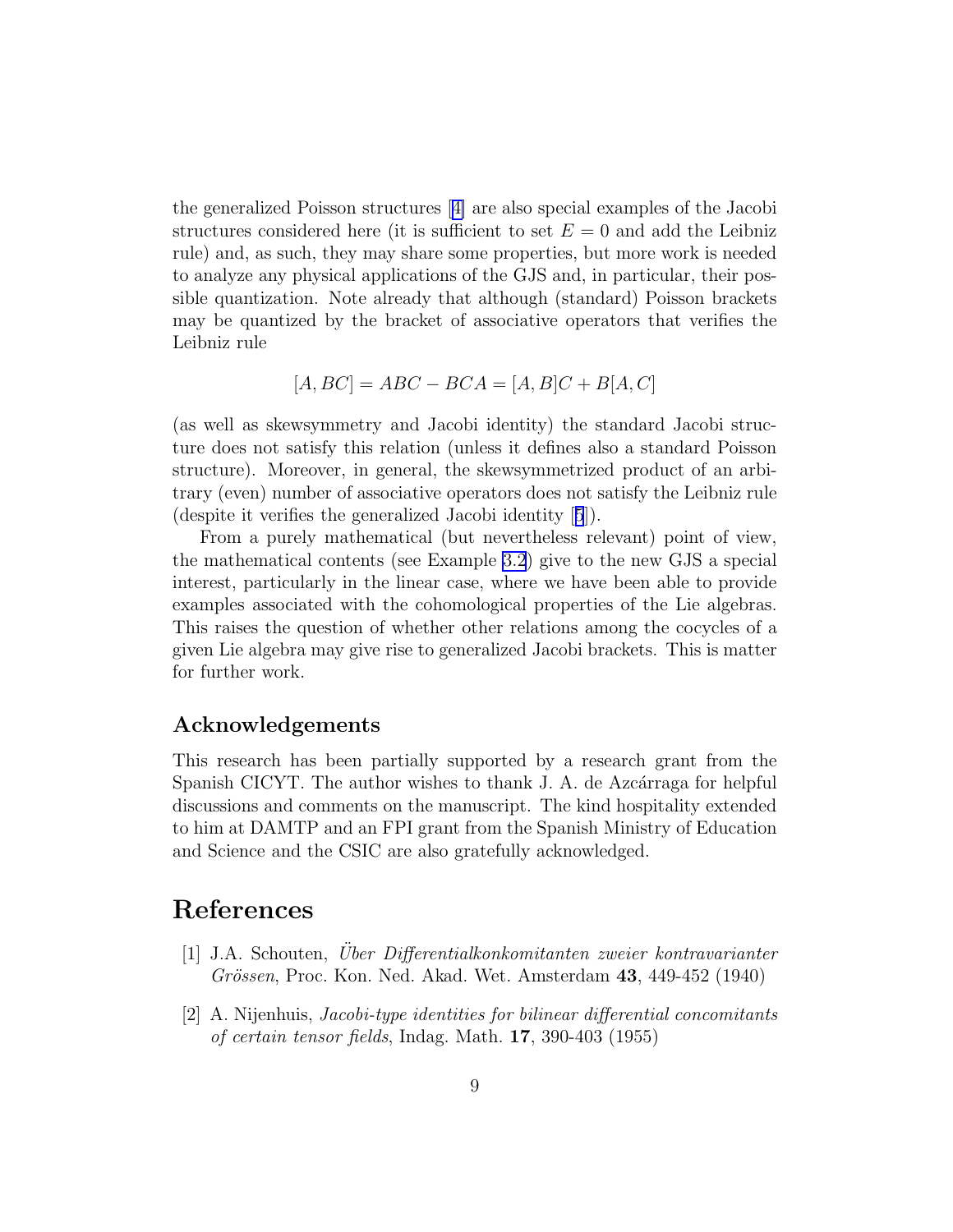- <span id="page-9-0"></span> $|3|$  A. Lichnerowicz, Les variétés de Poisson et leurs algébres de Lie associées, J. Diff. Geom.  $12, 253-300$  (1977)
- [4] J.A. de Azcárraga, A.M. Perelomov and J.C. Pérez Bueno, New Generalized Poisson Structures, J. Phys.  $A29$ , L151-L157 (1996); The Schouten-Nijenhuis bracket, cohomology and generalized Poisson structures, J. Phys A29, 7993–8009 (1996)
- [5] J.A. de Azcárraga and J.C. Pérez Bueno, *Higher-order simple Lie alge*bras, Commun. Math. Phys. 184, 669-681 (1997)
- [6] Y. Nambu, Generalized Hamiltonian dynamics, Phys. Rev. D7, 2405– 2412 (1973)
- [7] L. Takhtajan, On foundations of the generalized Nambu mechanics, Commun. Math. Phys. 160, 295–315 (1994)
- [8] D. Alekseevsky and P. Guha, On decomposability of Nambu-Poisson tensor, Acta Math. Univ. Comenianae  $\text{LXV}$ , 1-9 (1996)
- [9] R. Chatterjee and L. Takhtajan, Aspects of classical and quantum Nambu mechanics, Lett. Math. Phys. 37, 475-482 (1996)
- [10] J. Hietarinta, Nambu tensors and commuting vector fields, J. Phys. A30, L27-L33 (1997)
- $[11]$  A. Lichnerowicz, *Variétés de Jacobi et leurs algébres de Lie associées*, J. Math. Pure Appl. 57, 453-488 (1978)
- [12] F. Guedira and A. Lichnerowicz, *Géometrie des algébres de Lie locales* de Kirillov, J. Math. Pure Appl. 63, 407-484 (1984)
- [13] A. A. Kirillov, Local Lie algebras, Russian Math. Surveys 31:4, 55-75 (Uspekhi Math. Nauk. 31:4, 57-76) (1976)
- [14] I. Vaisman, Locally conformal symplectic manifolds, Int. J. Math. & Math. Sci. 8, 521-536 (1985)
- [15] H. C. Lee, A kind of even-dimensional differential geometry and its application to exterior calculus, Amer. J. Math. 65, 433-438 (1943)